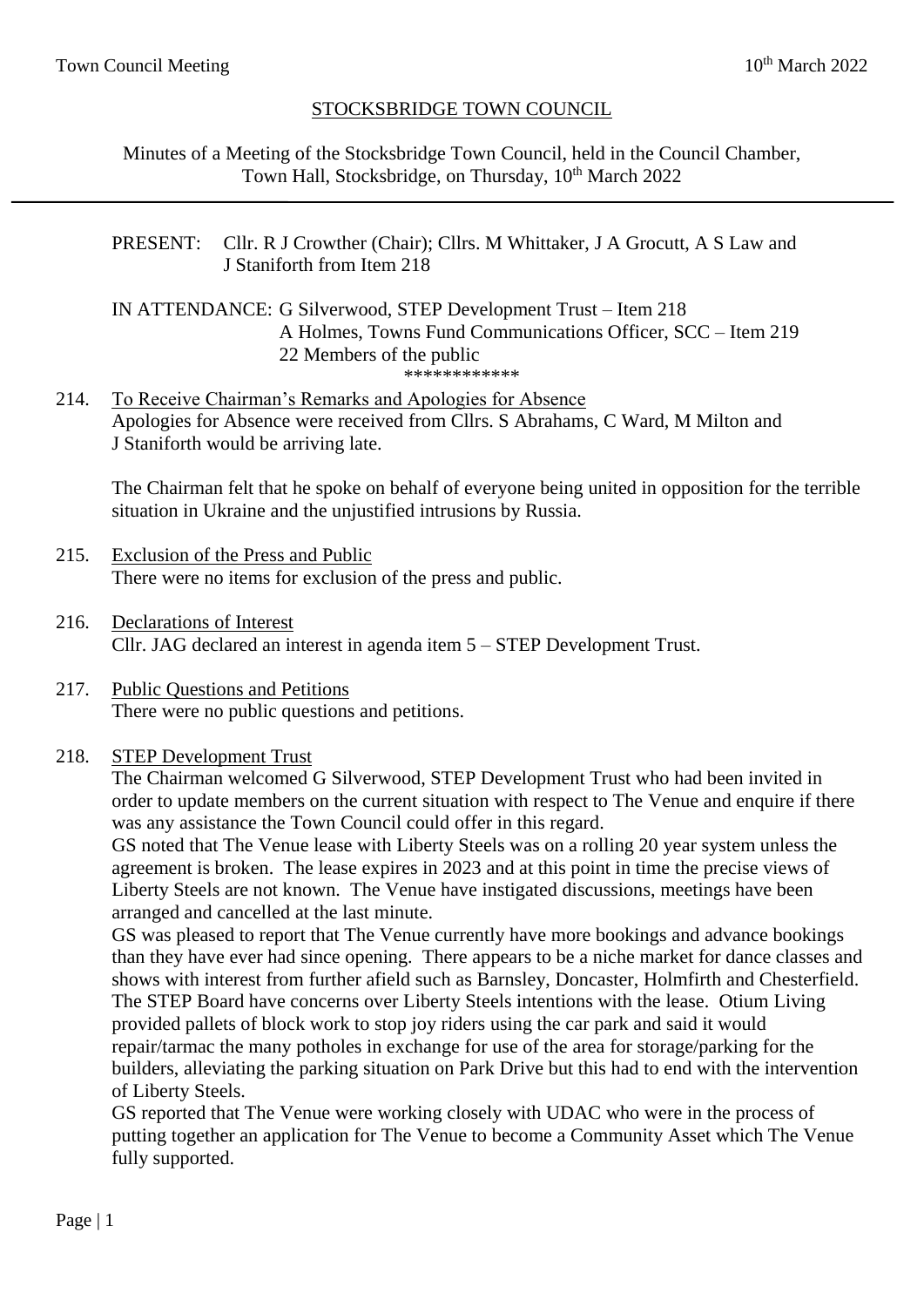*Cllr. J Staniforth arrived at this point of the meeting.*

GS stated that bookings and weekend income are the best they have been for a long time with no spare weekends until June.

Cllr. JAG stated that The Venue was a fantastic facility within the Town and asked what the Town Council can do to support it.

GS noted that support in discussions with Liberty Steels would be most welcome as would supporting the Community Asset application.

Cllr. MW stated that it was great to hear of the bookings but noted that it was a large building and queried whether the heating costs were being covered.

GS informed that currently they were and they were looking at better ways to use the building during the daytime. The Miners Welfare building on Manchester Road had been sold and the proceeds used to pay off all grants, The Venue was now self-sustaining with reserves covering Charity Commission stipulations.

Cllr. ASL queried ownership of the car park, noting the very poor state of the area. GS advised that some pockets were owned by Liberty Steels noting there were cellars from previous back to back housing underneath some areas.

Cllr. JAG noted the complaints from residents on Park Drive/Horner Close regarding parking and that it was a shame the deal fell through with Otium as this would have alleviated the issue. Cllr. RJC stated that the Town Council fully support The Venue and thanked Graham Silverwood for attending and the update.

## 219. Towns Fund

The Chairman welcomed A Holmes who had requested an opportunity to update members on the progress of the Towns Fund project.

AH circulated copies of a presentation giving an update on the Towns Fund projects, noting that a lot had happened since October. Consultations and engagements had been positive, feedback received and subsequently changes had been made. Oxley Park and Leisure Centre consultation had taken place in February and further consultation was planned with the businesses on Manchester Road being invited to Stocksbridge Library on 31<sup>st</sup> March and an open session for the public on  $2<sup>nd</sup>$  April 10am to 2pm.

Cllr. RJC queried whether the landlords as well as the tenants of the shops on the precinct would be contacted.

AH stated that they would, there was a need to enthuse the whole business community in order to have a big impact.

Cllr. MW noted the reduced size of the Library building.

AH informed that the public had felt that the proposed building was too imposing, therefore a level had been removed and the increasing building costs, having risen 30/40% already, had also been taken into account.

GS noted that the £24.1 million Towns Fund money remained the same whatever the rising costs were and a 25% contingency had to be incorporated into the planning, noting that in this instance some of the current Library building would be re-used.

Cllr. MW was keen that the heritage look of the buildings be retained and asked about the adult education offer.

AH advised that currently talks were taking place with some providers to deliver skills training as the Post 16 Hub was no longer going ahead. There was a desire within the Valley for adult education, with the Northern College and others interested in offering this facility.

Cllr. RJC noted that he hoped the Library infrastructure that remained would be made energy efficient.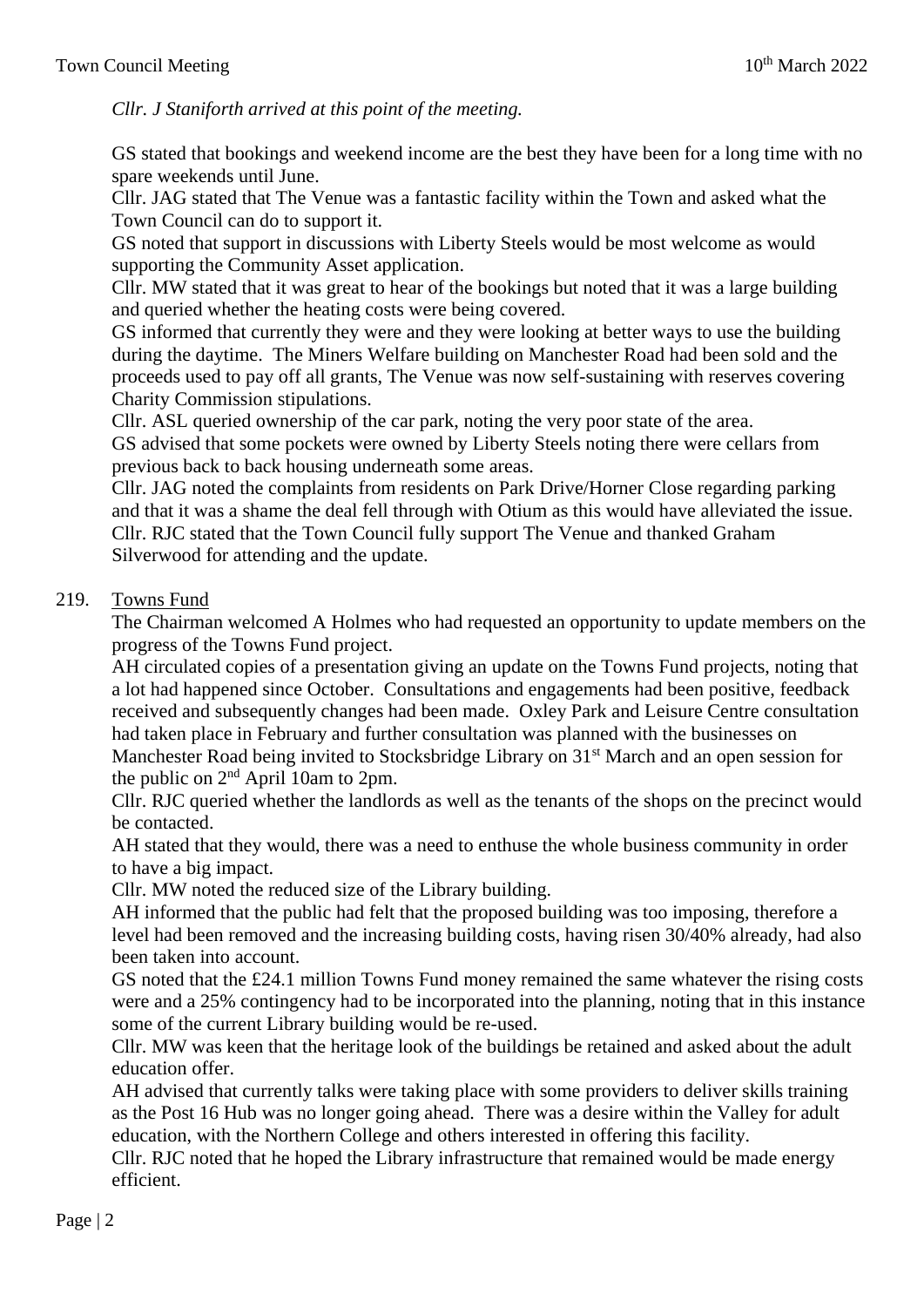AH stated that it would, it was hoped to be on site by Christmas with a proposed 18 month build. Cllr. JS enquired who would own the Library building once it was completed.

GS and AH informed that this was not yet determined. The original proposals were that it would be owned and operated by the community but it was not possible to determine at this stage.

Cllr. JAG stated that it was the aspiration of the Board that any profits would be ploughed back into the Town towards further projects.

AH stated that further consultations would be held during May/June, a business case submitted then funding drawn down for projects to commence, hopefully by December 2022.

A member of the public queried why 3G pitches were being planned for Oxley Park as the costs of maintenance were inhibitive.

GS stated that a business case had to be made prior to a final decision being made but noted that discussions with other 3G providers were positive, with a high demand for such pitches and it was hoped to break even on the costs.

AH informed that the Skate Park would also be re-developed to provide an all wheels facility. There are displays currently on show in the Leisure Centre.

A member of the public queried how the building was going to encompass smaller businesses. AH stated that the project was to assist in how the buildings looked not looking at stimulating rentals. The Towns Fund was for capital projects incorporating visual impact to stimulate trade. GS stated that there was a strict limit on funding and they cannot interfere with private landlords, there were other grants/funds available for smaller businesses.

The Chairman thanked Amanda Holmes for attending and requested that the Town Council be kept updated.

## 220. Planning Application 22/00491/OUT – 9-11 Wood Royd Road

The Chairman welcomed members of the public wishing to express their objections to the planning application to build 41 homes on the site of 9-11 Wood Royd Road.

A member of the public stated that the re-submitted plans did not account for the flooding/surface water/sewage or wildlife issues or the danger to the public and traffic chaos. The plans produced were illegal and the boundary line crossed into the neighbouring property proposing bollards which would make assess very difficult. The developers have also assumed the footpath but this is land under ownership of the properties on Wood Royd Road.

A member of the public noted that due to the roadworks to address the flooding problems and residents parking on one side of the road outside their properties Wood Royd Road is a single track. However, people do not adhere to these conditions and speeding is an issue with a blind spot half way down, causing backlogs of traffic when people refuse to give way and reversing issues in a dangerous situation if they do try to give way.

There is one footpath in existence and this is the main route to school for many children, which is currently lined with signs making it impossible to use and dangerous for pedestrians. Wood Royd Road already has a problem with parking there are no clear sight lines out of the bottom of Armitage Road, the flooding barriers have been in place for three years as an emergency. This is not an emergency it is ongoing. These issues will be exacerbated by building traffic, the proposals are just not feasible. What is the timescale for the development, how many workmen will there be and where will they park?

A member of the public noted that buses and vehicles were getting stuck on a daily basis, the written plans were not the reality. The land was unsuitable due to the mine workings beneath and the water courses on the land had not been addressed so there were grave concerns for properties lower down on Manchester Road.

A member of the public noted that the counter arguments to address the original rejection were not realistic. The proposal was for housing for families but it was not safe for pedestrians or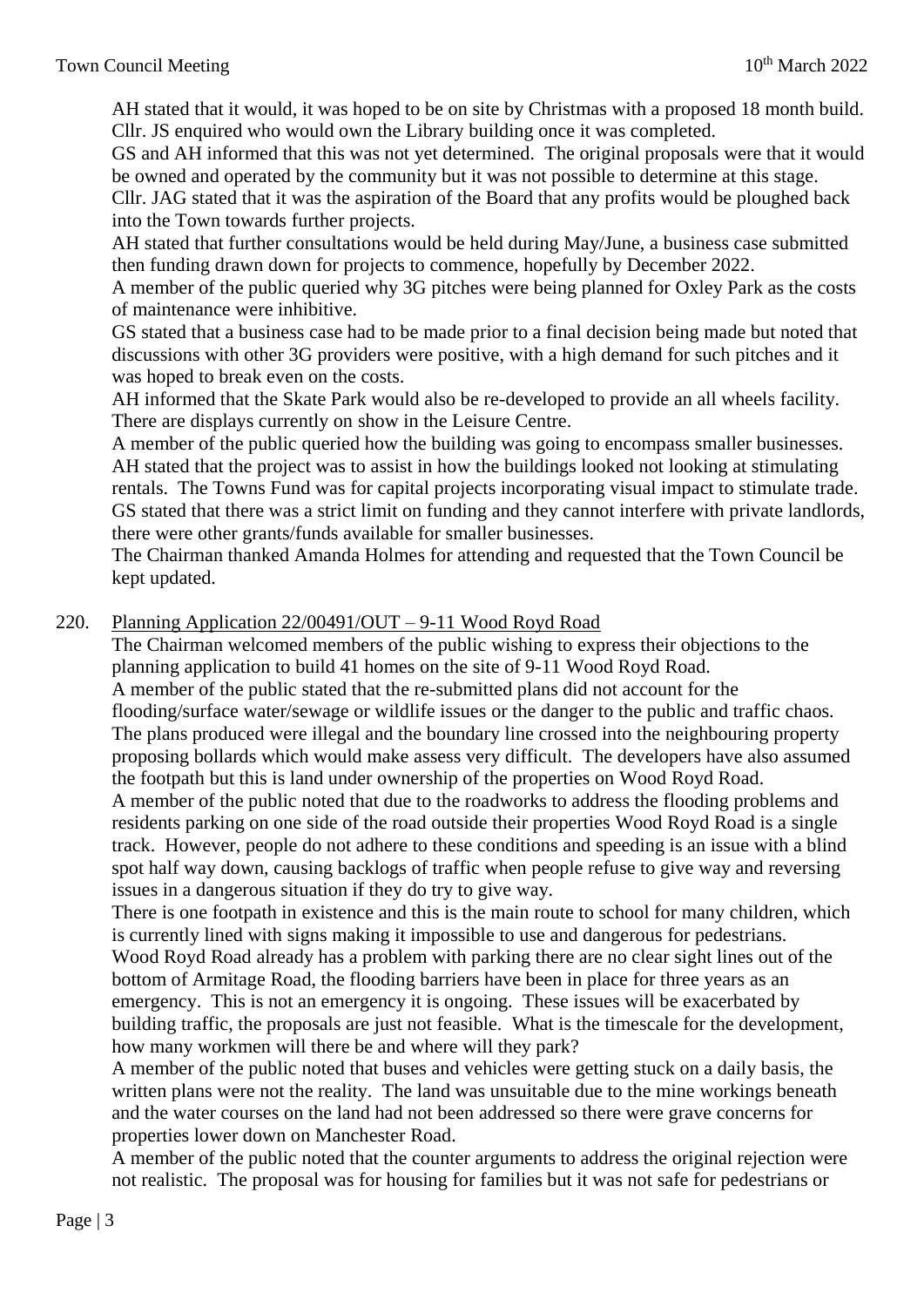cars, it was not a suitable green space to build on. Why have SCC earmarked Stocksbridge and Deepcar as having suitable areas to build on? Why is the redundant land not being utilised? Cllr. RJC informed that the Town Council was a statutory consultee and representations had been made regarding both Hollin Busk and Wood Royd Road. The Appeal regarding Hollin Busk had been publicised and a Public Inquiry against the decision held with the Planning Inspectorate of behalf of the Secretary of State, which unfortunately had been lost.

Cllr. L Chinchen reported that housing provision policies had changed with amendmends to the Local Planning Policy. With respect to the development the access is a massive safety issue to both cars and pedestrians and the crossing point does little to mitigate the danger. There is also the continued flood risk due to the topography. There will be ecological and environmental damage, removal of green space and partial demolition of an ancient building. The proposal fails to meet the criteria and he would be objecting to the application.

P Morgan noted that he had been heavily involved with Hollin Busk and the group had fought long and hard on the case and a lot of time had been spent at the Planning Inquiry and Appeal. PM felt there was a need to differentiate Wood Royd Road from Hollin Busk and suggested access/green links/flooding and traffic issues be paramount and offered his assistance. A member of the public noted that proposals to pump drainage water up to the top of the hill will

have implications further down the Valley.

Cllr. RJC stated that the Town Council had objected vociferously last time and is not convinced the application addresses the previous issues. There are encroaching issues and he was worried about the validity of other elements of the report.

Cllr. ASL noted that he was solidly with the public in support of the issues raised. The application should be treated as a new application and everyone needed to object again. Cllr. MW advised that the Town Council put cases to the Planning Department and were active in the community opposing the application. Cllr. MW noted that Steel Valley Project could obtain funding to purchase the land for conservation projects but this was nowhere near the same value as for a housing development.

Cllr. JS stated that we needed to pick our arguments that are a solid plan, he was fully behind trying to get the application refused.

Cllr. JAG thanked the public for attending and listening to the views/arguments raised. The group now needed to get up and running, be clear and focussed with solid objections. Proposed by Cllr. R J Crowther, seconded by Cllr. J Staniforth and RESOLVED:- That the Town Council would object again as vociferously as it can.

221. To Receive Remarks from the Minutes of the Town Council meeting held on 10<sup>th</sup> February 2022 With reference to item 206 – Sheffield Homes. The Clerk reported that she had received the welcome news from both Cllrs. JAG and RJC that the Stocksbridge Housing office would reopen to the public all day Tuesdays and Thursday mornings with effect from 4th April. This was much appreciated in the office and would certainly be by members of the public requiring their services.

With reference to item 206 – Last Little Mester. The Clerk reported that she had received correspondence from D Pindar informing that the History Society were aware of the memorial service to be held at the Cathedral and would be represented by two committee members. However, putting on a display in the museum would be difficult as to their knowledge there was no cutlery manufacture in Stocksbridge and Deepcar and they have no material appertaining to Stan or Stan in Stocksbridge, so unfortunately feel this is out of their remit but thank Councillors for thinking of them.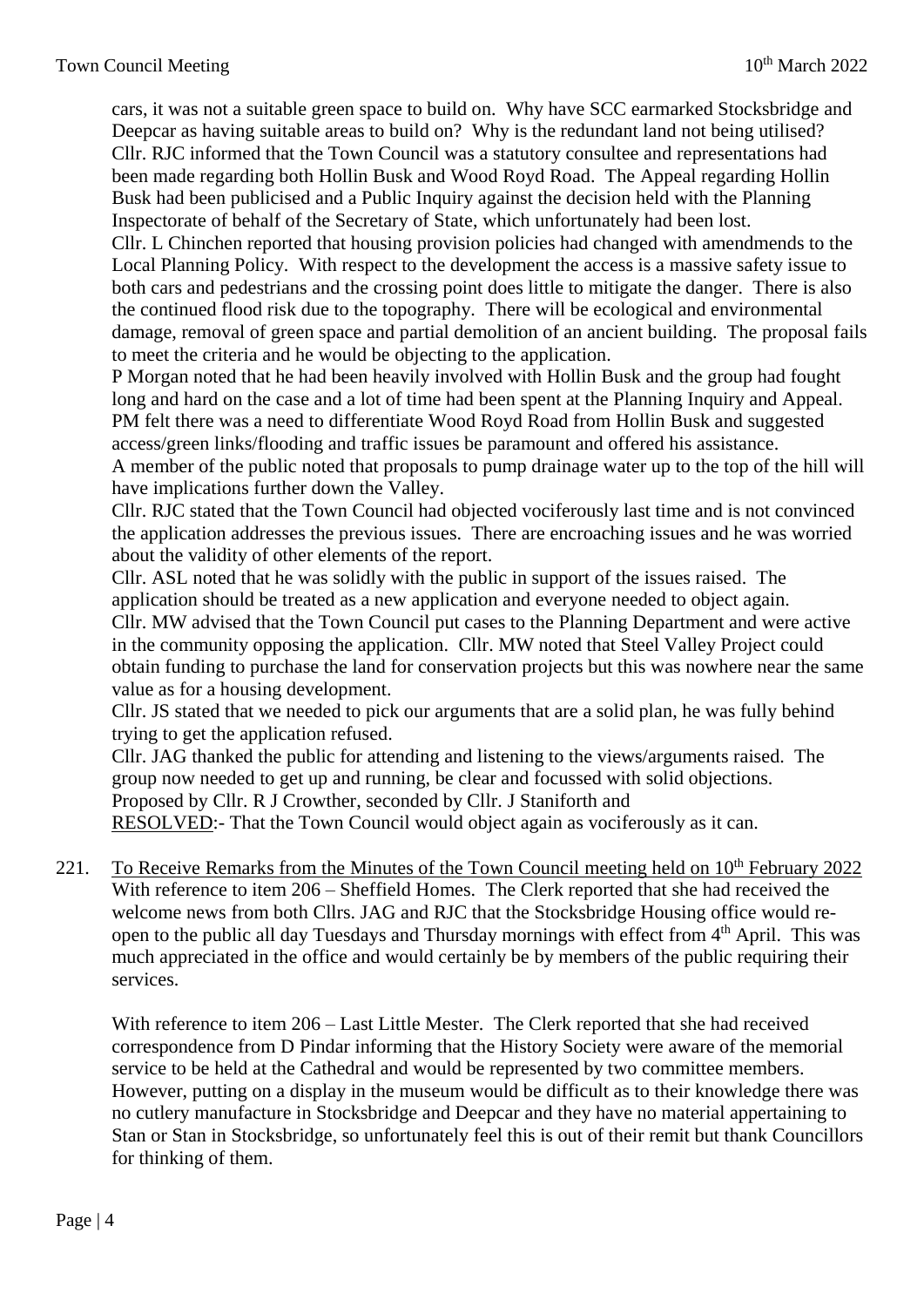With reference to item 206 – Rundle Road Playground. The Clerk reported that she had received correspondence from A Rowland informing that Stocksbridge Nursery Infant School wished to be involved in the community planting day and that she was in the process of putting posters together, to include the Town Council logo, to advertise the event and also arrange for the installation of a permanent plaque/sign for the park. The opening event had been arranged for 31st March, a time yet to be confirmed.

With reference to item  $8 -$  Trees on Bitholmes. Recreation and Environment Committee of  $1<sup>st</sup>$ February. The Clerk reported that she had received correspondence from Streets Ahead informing that the trees on the Bitholmes had been inspected by professional arboriculturists during February and the trees maintained by them found to be in a fair condition. However, work had been scheduled to remove the dead Elm tree opposite the tip and one of the Ash trees on the bend between Oughtibridge and the site of the former tissue factory. In addition they advise that the majority of trees along Manchester Road are not owned or maintained by Streets Ahead and have passed the Town Councils concerns to SCC Customer Services team who may be able to investigate ownership/responsibility for the trees in question. Cllr. JAG noted that she had also received this information and that SCC were contacting the landowners responsible for the trees in question giving them one month's notice to take

necessary actions, if after this period nothing had been done then SCC were able to access the land to undertake any necessary tree felling.

222. To Approve as a True and Correct Record the Minutes of the Town Council meeting held on 10<sup>th</sup> February 2022

Minutes of the Meeting of the Town Council held on 10<sup>th</sup> February 2022, copies of which had been circulated prior to the meeting were taken as read. Proposed by Cllr. J A Grocutt, seconded by Cllr. M Whittaker and RESOLVED:- That the minutes be confirmed and signed by the Chairman.

- 223. Finances To Receive and Approve Monthly Financial Statements The Clerk reported that the details of the Monthly Financial Statements had been previously circulated. Proposed by Cllr. M Whittaker, seconded by Cllr. J A Grocutt and RESOLVED:- That the Town Council accept details of the Monthly Financial Statements for February 2022 as supplied by the Clerk.
- 224. Yorkshire Local Councils Associations

Correspondence including:-

- White Rose Update,  $11<sup>th</sup>$  February
- Levelling Up White Paper
- White Rose Update,  $18^{th}$  February
- White Rose Update, 25<sup>th</sup> February
- White Rose Update, 4<sup>th</sup> March

Copies previously circulated.

225. Streets Ahead

The Clerk reported that she had received from Streets Ahead the Newsletters for January and February 2022. Copies of this correspondence had been previously circulated to members'.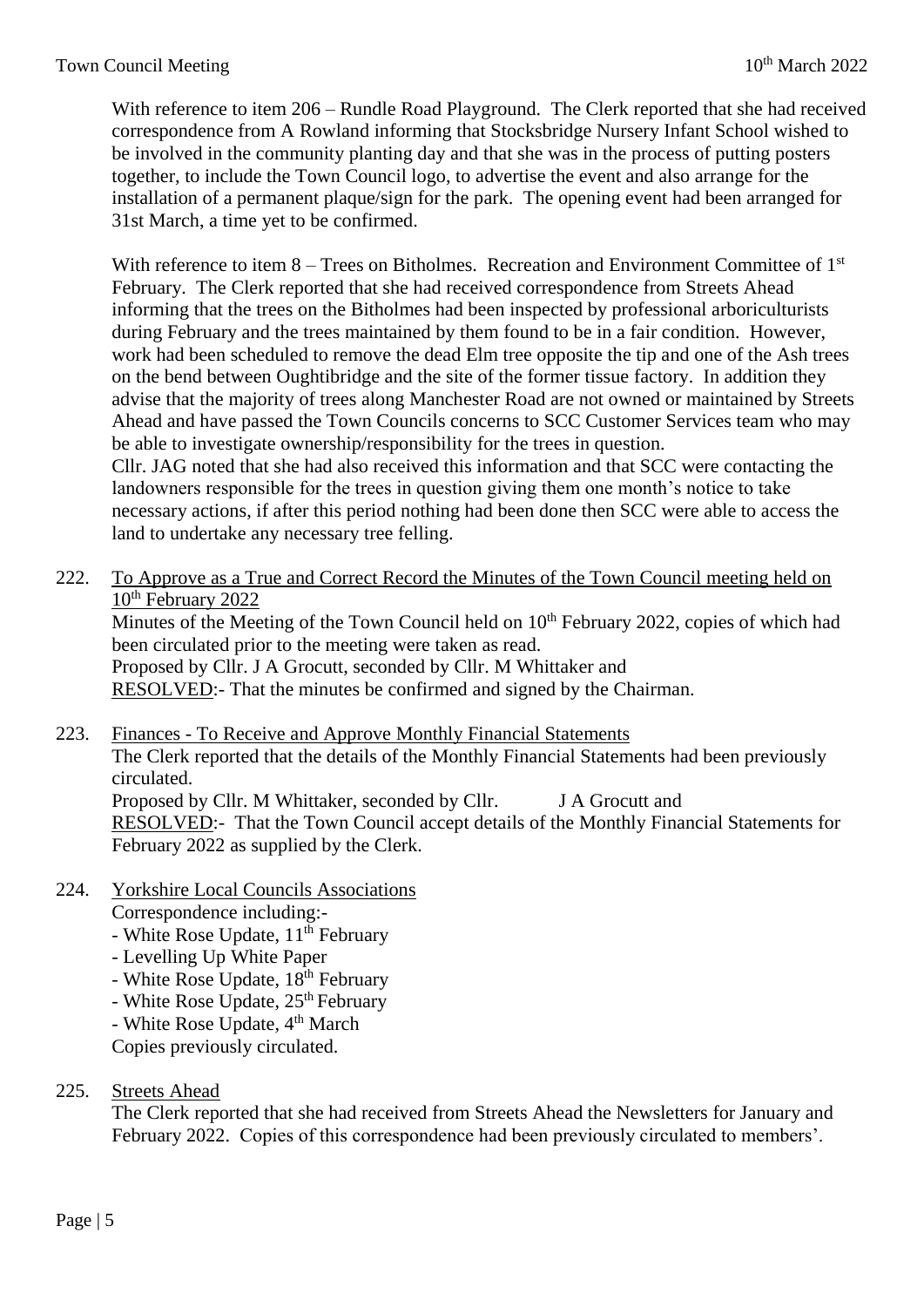### 226. Upper Don Arts Community

The Clerk reported that she had received correspondence from the Upper Don Arts Community providing an update on the activities of the group and information on The Venue becoming an Asset of Community Value.

### 227. Yorkshire Day

The Clerk reported that she had received correspondence from Keighley Town Council informing that this year Yorkshire Day would be held in their Town and to await further information regarding the event.

#### 228. National Highways Limited

The Clerk reported that she had received correspondence from National Highways Limited providing an update on the proposed A57 link roads scheme at Mottram.

#### 229. Clerks and Councils Direct

The Clerk reported that she had received a copy of Clerks & Councils Direct, Issue 140, Mar22.

230. Clerks Reports

#### Standing Orders

The Clerk reported that NALC have issued information stating that procurement thresholds set out in Standing Order nos.18(f) and (g) have been updated recently and issued a full copy of the revised Standing Orders, including a sheet showing the amendments, to all members.

## 231. To Receive Verbal Reports from Members'

a) Cllr. MW reported that he had attended an archaeological talk on rock art visible on the moors in this area.

Cllr. MW informed that he had been made aware of HGV's coming from the by-pass and being unaware of where the entrance to the steelworks was, driving up Hunshelf Road and then having to reverse back down. A request had been made for signage to rectify the situation. It was suggested this would be SCC Highways.

b) Cllr. JAG reported that she had, together with the Deputy Mayor, Planning and Enforcement Officers, met on site at the Coppice Close development with representatives of Berkeley DeVeer to hopefully resolve the many issues raised by residents. A plan of action had been agreed. Cllr. JAG informed of parking on pavements at the Otium development on Park Drive, causing access issues for local residents. Cllr. JAG had undertaken to speak to Liberty Steels on this. Cllr. JAG noted that patronage was still an issue on Stagecoach bus services in the area which was still down compared to pre-covid levels.

Cllr. JAG reported that she had attended the memorial for Stan Shaw, the last Little Mester, together with the Chairman.

Cllr. JAG was pleased to advise that the flooding issues at the bottom of Nanny Hill had been resolved.

Cllr. JAG had attended the People Keeping Well event, the LAC held in Grenoside and had signed-off the Local Plan. Cllr. JAG noted her concerns that the LAC/Town Council working together was not as it should be. The Clerk noted there was a SUD Partnership meeting on  $16<sup>th</sup>$ March in the Council Chamber.

Cllr. JAG had attended the Walkabout in the area together with Cllr. Fox and the Chairman. c) Cllr. JS reported that he had attended the Coppice Close site meeting with Cllr. JAG. Cllr. JS had been involved in the Cub Scouts visit to the Town Hall Council Chamber together with the Chairman.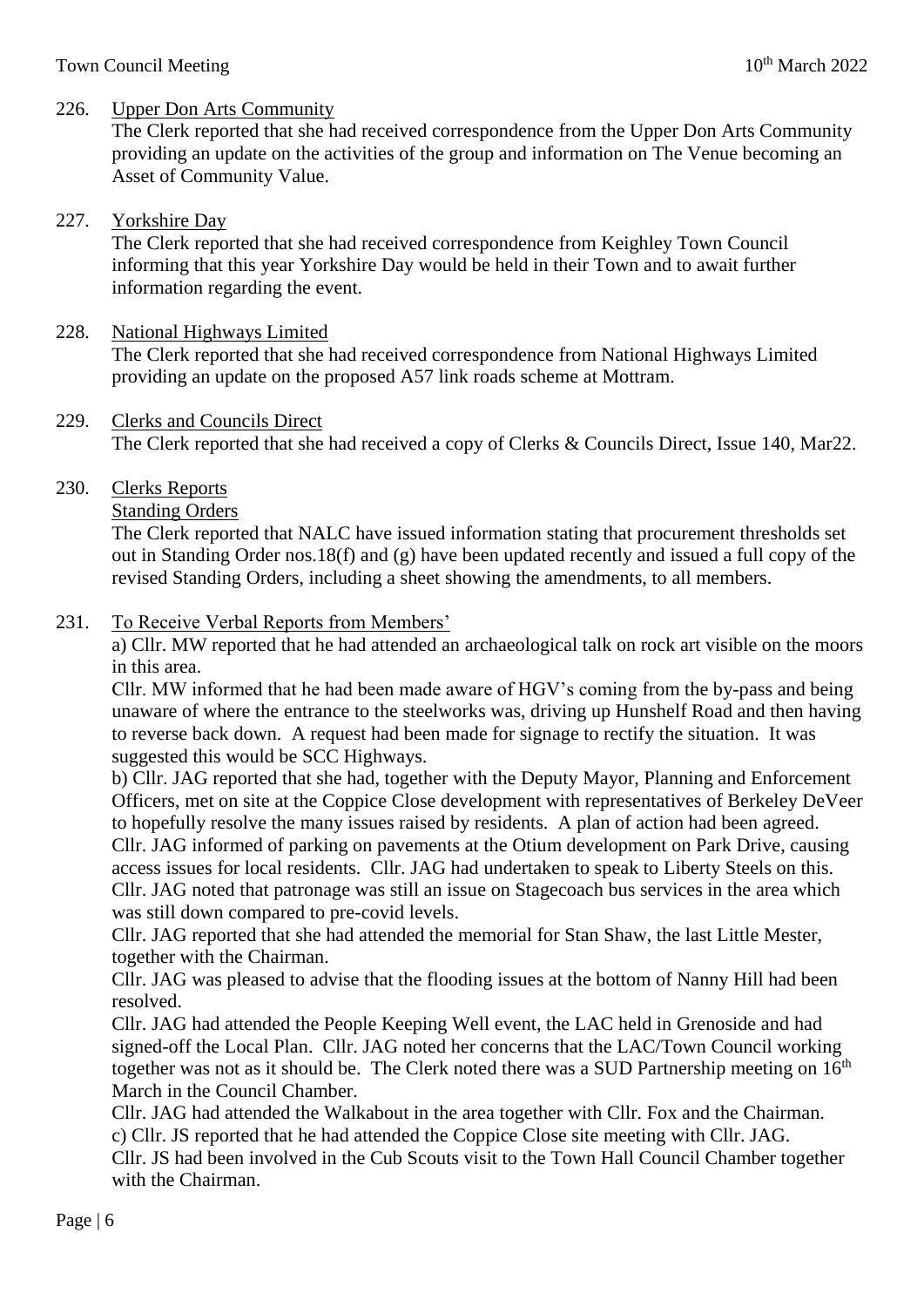Cllr. JS informed that he had planted another tree at Greave House Farm with his son. d) In the absence of Cllr. SA the Clerk read out her report:-

Attended the Friday Drop In, where a talk was given on Sheffield Cathedral by Janet Ridler. Numbers are increasing, however transport is still not available to pick up the most frail and is dependent on volunteers.

Popped into 'Messy Play', held monthly on a Friday for young families and toddlers which is great fun lots of bubbles and very popular.

Spent considerable time on both correspondence with STEP and visiting The Venue. The Business Centre at Deepcar has 100% occupancy.

The Nursery is also becoming full and receiving lots of enquiries as she believes the preschool at Deepcar is to close in April. There have had some staffing issues due to illness and maternity leave but this is being resolved. It is worth noting the lack of affordable under 5's provision in our area.

Cllr. JAG noted that the preschool at Deepcar was to remain open as closure would have had a knock on effect on breakfast and after school clubs which would also have ended.

The immediate threat to The Venue is reduced, however there has still been no meeting to extend the contract.

The order books for events is busy, but with only the Manager as a full time member of staff developing other projects is limited.

Cllr. SA has chased up with the Board the possibility of The Venue holding a Jubilee Tea Party and an evening event as in 2002, but as had not yet had a response.

UDAC have a meeting with the Chair, Graham Silverwood regarding the health and safety of the current stage, and if appropriate consideration to be given to a grant application for its reparation. Cllr. SA is having ongoing correspondence with UDAC and completed a draft application to register The Venue as a community asset.

Cllr. SA attended an excellent talk by the local Archaeological Society given by Dr. Tim Cotteral, of the field work done in the area, on cup marks. It was a well attended meeting and certainly growing in popularity appealing to all ages. Alex Archer also gave a brief talk on Fair Trade fortnight, and presented some raffle prizes.

Cllr. SA was contacted by the Chair of TARA who reported a difficult meeting as there was a disagreement over how grants are allocated. The Chair is to take council advice on this matter. Cllr. SA reported numerous complaints about the Coppice Close development, particularly regarding the rubbish in Newhall Wood and hopes a resolution has been agreed following a recent meeting with developers and Cllr. Grocutt.

Cllr. SA wished to pass on her thanks to Cllr. Grocutt for her response on the Sunday morning of the floods when she reported a serious problem with flooding in Manchester Road and as a consequence Amey acted swiftly to prevent further damage.

Cllr. SA apologised for not setting up a coffee morning for Fair Trade week and undertook to liaise with Alex Archer on her return to consider how we can develop a new group in the area, as previous members have stood down.

232. To Receive a Verbal Report from the Mayor

The Mayor, Cllr. R J Crowther reported that he had attended the following events since the last meeting:-

 $11<sup>th</sup>$  Feb – Ward walkabout together with Cllr. JAG and Cllr. Fox

The Little Mester Memorial Service at Sheffield Cathedral together with Cllr. JAG Garden Village Community Association meeting

The Cub Scouts visit to the Council Chamber together with Cllr. JS.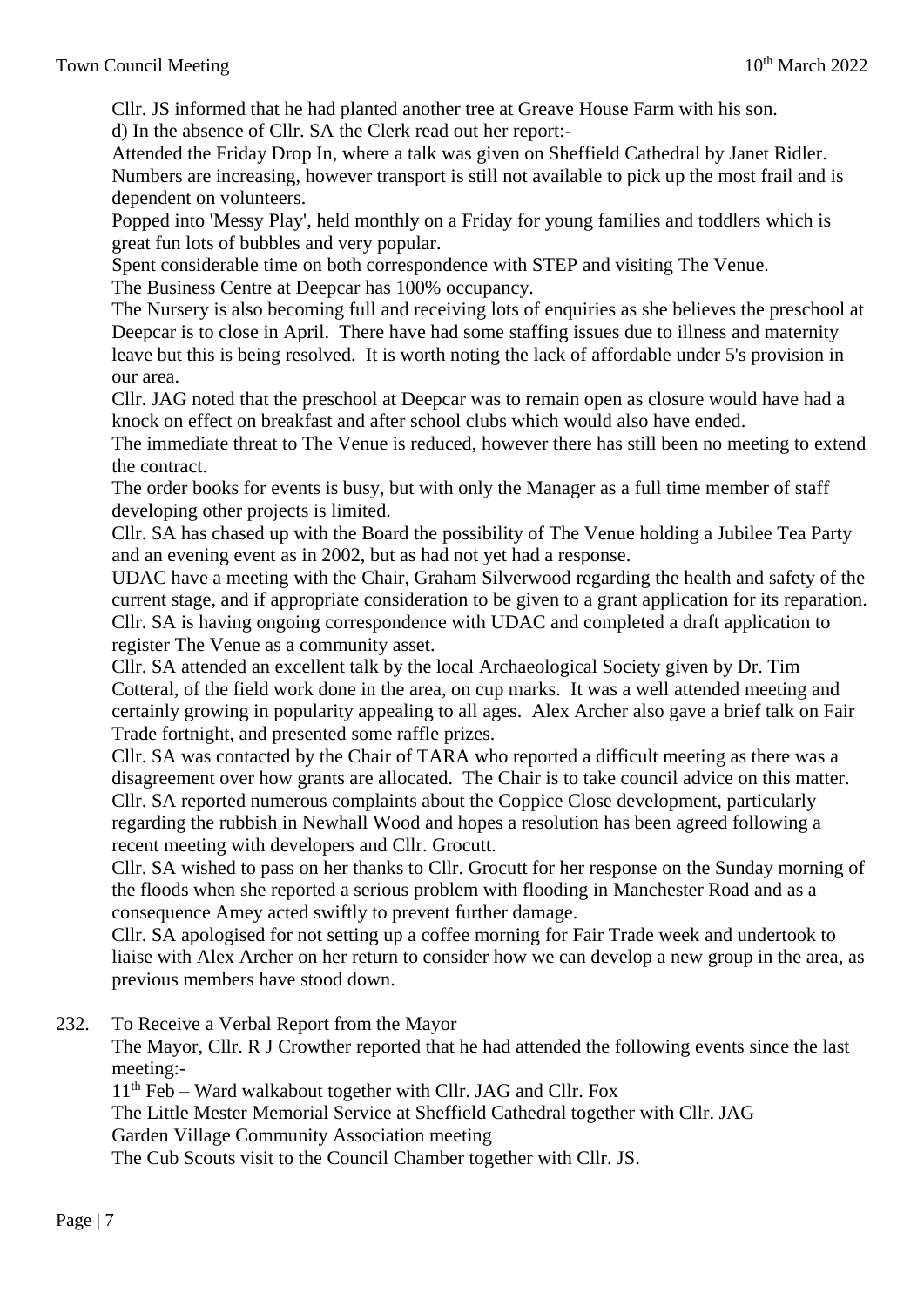Cllr. RJC was pleased to note the re-opening of SCC Housing Office following requests by Cllr. JAG and himself effective from 4<sup>th</sup> April for one and a half days per week.

Cllr. RJC had undertaken to respond on behalf of the Town Council to a water consultation proposal, which he informed he would need to do on a personal level as the forms had to be completed online.

Cllr. RJC, together with Cllr. JAG had been involved in issues raised by residents regarding access and pavement parking at the Otium living development site.

| 233. | To Consider Planning Applications and receive the Decisions of the Sheffield Planning and |                                                              |                                                                                                                                                                                                                                                                                                                                                                                                                              |  |  |  |  |  |  |
|------|-------------------------------------------------------------------------------------------|--------------------------------------------------------------|------------------------------------------------------------------------------------------------------------------------------------------------------------------------------------------------------------------------------------------------------------------------------------------------------------------------------------------------------------------------------------------------------------------------------|--|--|--|--|--|--|
|      | <b>Highways Committee</b><br>21/04234/FUL                                                 | Land at the rear of 13 and 42<br>Coppice Close, Stocksbridge | Erection of 8 dwellinghouses to replace<br>7 of the dwellings previously approved<br>under ref 18/03869/FUL - Amended                                                                                                                                                                                                                                                                                                        |  |  |  |  |  |  |
|      | 21/05168/FUL                                                                              | 6 Coronation Road, Stocksbridge                              | description.<br>Erection of a first-floor side extension,<br>Single-storey rear extension and<br>provision of a canopy to the front of the                                                                                                                                                                                                                                                                                   |  |  |  |  |  |  |
|      | 21/05338/FUL                                                                              | 486 Manchester Road,<br>Stocksbridge                         | dwellinghouse.<br>Application to reduce width of the<br>proposed building (Application under<br>Section 73 to vary condition 2<br>(Approved Plans) imposed by<br>application 18/02511/FUL - Erection of<br>building to form 2 no. units (Use Class<br>A5 - hot food takeaways) at ground<br>floor and 2 no. 1 bedroom flats (Use<br>Class C3) at first/second floor.                                                         |  |  |  |  |  |  |
|      | 22/00491/OUT                                                                              | 9-11 Wood Royd Road, Deepcar                                 | Outline planning application (all<br>matters reserved except for access) for<br>the partial demolition of the western<br>gable of former farmhouse, retention of<br>2-storey barn, demolition of single-<br>storey ancillary buildings, erection of<br>up to 41 dwellinghouses, formation of<br>vehicular access point and provision of<br>open space and landscape buffer<br>(resubmission of application<br>19/03890/OUT). |  |  |  |  |  |  |
|      | 22/00696/FUL                                                                              | 5 Rookery Rise, Deepcar                                      | Demoliton of conservatory and erection<br>of a single-storey side/rear extension to<br>dwellinghouse with a raised patio area.                                                                                                                                                                                                                                                                                               |  |  |  |  |  |  |
|      | 22/04858/FUL                                                                              | Land between trailer park and<br>14 Station Road, Deepcar    | Use of land for storage of containers<br>and/or storing caravans as extension<br>to adjacent caravan storage site.                                                                                                                                                                                                                                                                                                           |  |  |  |  |  |  |
|      | 22/00873/FUL                                                                              | Hawthorn Dene, Edward Street,<br>Stocksbridge                | Erection of a single-storey side<br>extension and provision of a raised<br>rear patio area to dwellinghouse.                                                                                                                                                                                                                                                                                                                 |  |  |  |  |  |  |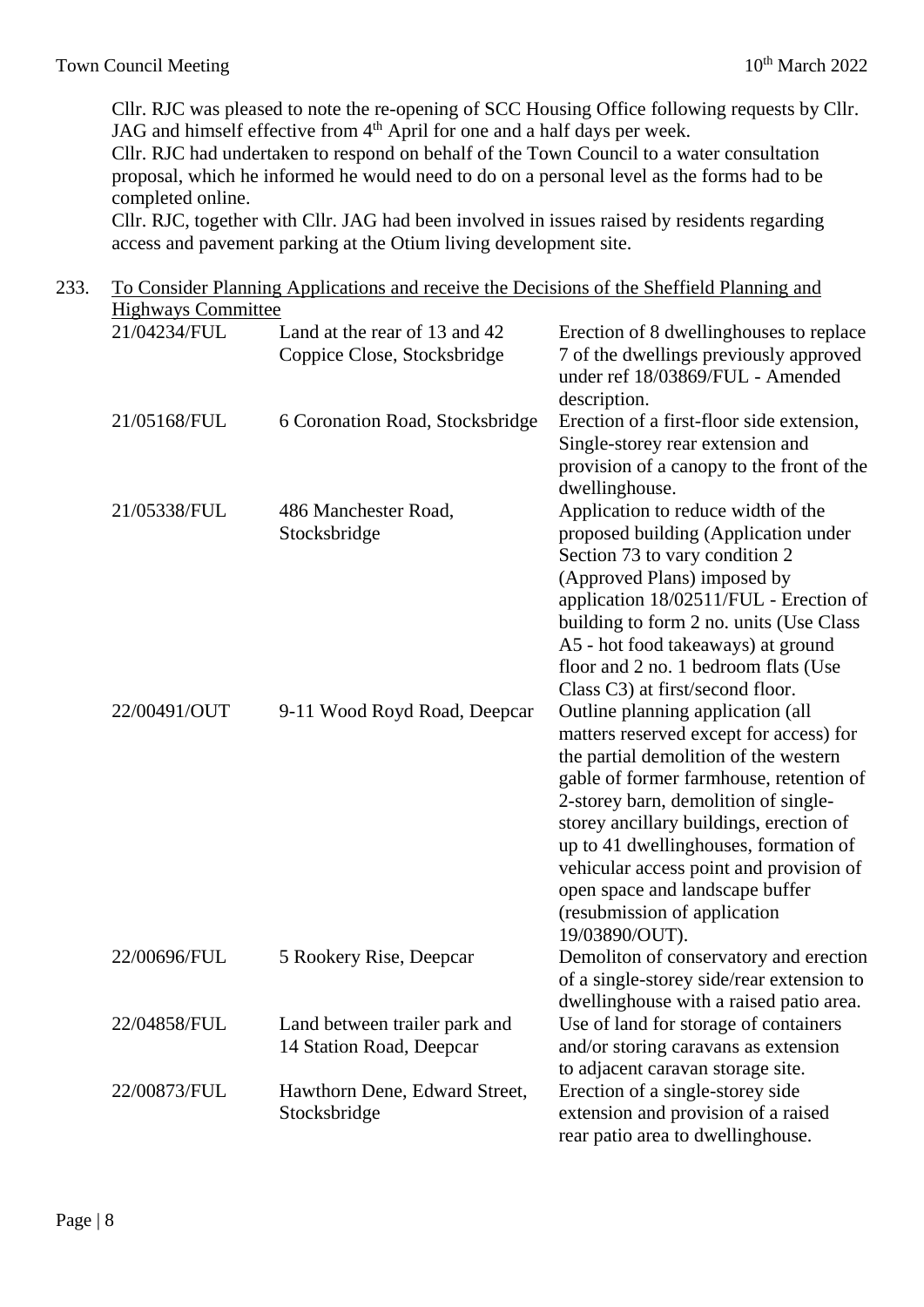The Chairman noted receipt of advance notice of a planning application from Hallam Land Management for development proposals on land at Broomfield Lane which the Town Council would certainly be discussing when the application was received.

#### Planning Applications - Decisions

|                | The undermentioned planning applications have been Granted Conditionally:-       |                                                                                                                                                                                                                                                                                                                                                  |
|----------------|----------------------------------------------------------------------------------|--------------------------------------------------------------------------------------------------------------------------------------------------------------------------------------------------------------------------------------------------------------------------------------------------------------------------------------------------|
| 21/05314/FUL   |                                                                                  | 1A Broomfield Lane, Stocksbridge Erection of two-storey side extension,<br>single-storey rear extension with roof<br>terrace above, single-storey front and<br>side extension (including integral<br>garage), single storey front extension to<br>form new entrance, cladding and render<br>to dwellinghouse (Amended plans and<br>description). |
| 21/05099/FUL   | 32 Lee Avenue, Stocksbridge                                                      | Demolition of existing outhouse at side<br>of dwellinghouse and erection of a two-<br>storey side extension.                                                                                                                                                                                                                                     |
| 22/00472/NMA   | 15 Brearley Avenue, Stocksbridge                                                 | Application to increase size of 1 no.<br>window to front elevation (amendment<br>to planning permission 20/01969/FUL).                                                                                                                                                                                                                           |
|                | The undermentioned planning application has been Refused:-                       |                                                                                                                                                                                                                                                                                                                                                  |
| 21/04421/FUL   | The Livery Yard, Hunshelf<br>Road, Stocksbridge                                  | Demolition of 2no. timber stable blocks<br>and erection of a single-storey building<br>to form a stable for 4 horses and<br>erection of a two-storey building for<br>use as an office and workshop/storage<br>- Amended description.                                                                                                             |
|                |                                                                                  | The undermentioned planning applications have been given Condition Application Decided:-                                                                                                                                                                                                                                                         |
| 20/00310/COND2 | Spink Hall Farm Cottage,<br>Spink Hall Lane, Stocksbridge                        | Application to approve details in<br>relation to condition no. 4. Boundary<br>treatment; relating to planning<br>permission 20/00310/FUL.                                                                                                                                                                                                        |
| 17/01543/COND2 | 49 Pot House Lane, Stocksbridge                                                  | Application to approve details in<br>relation to condition number(s): $7$<br>(Coal Mining Legacy) imposed by<br>planning permission 17/01543/OUT.                                                                                                                                                                                                |
| Development:-  | The undermentioned planning application has been given Certificate of Lawful Use |                                                                                                                                                                                                                                                                                                                                                  |
| 22/00242/LD2   | 14 Coal Pit Lane, Stocksbridge                                                   | Application for a Lawful<br>Development Certificate for the<br>erection of a single-storey rear<br>extension to dwellinghouse.<br>(Application under Section 192).                                                                                                                                                                               |

234. Recreation and Environment Committee Members discussed Minutes of the Meeting of the Recreation and Environment Committee of the Town Council held on 1<sup>st</sup> March 2022, copies of which had been circulated prior to the meeting. Proposed by Cllr. J A Grocutt, seconded by Cllr. J Staniforth and RESOLVED:- (i) That the minutes of the Recreation and Environment Committee be accepted.